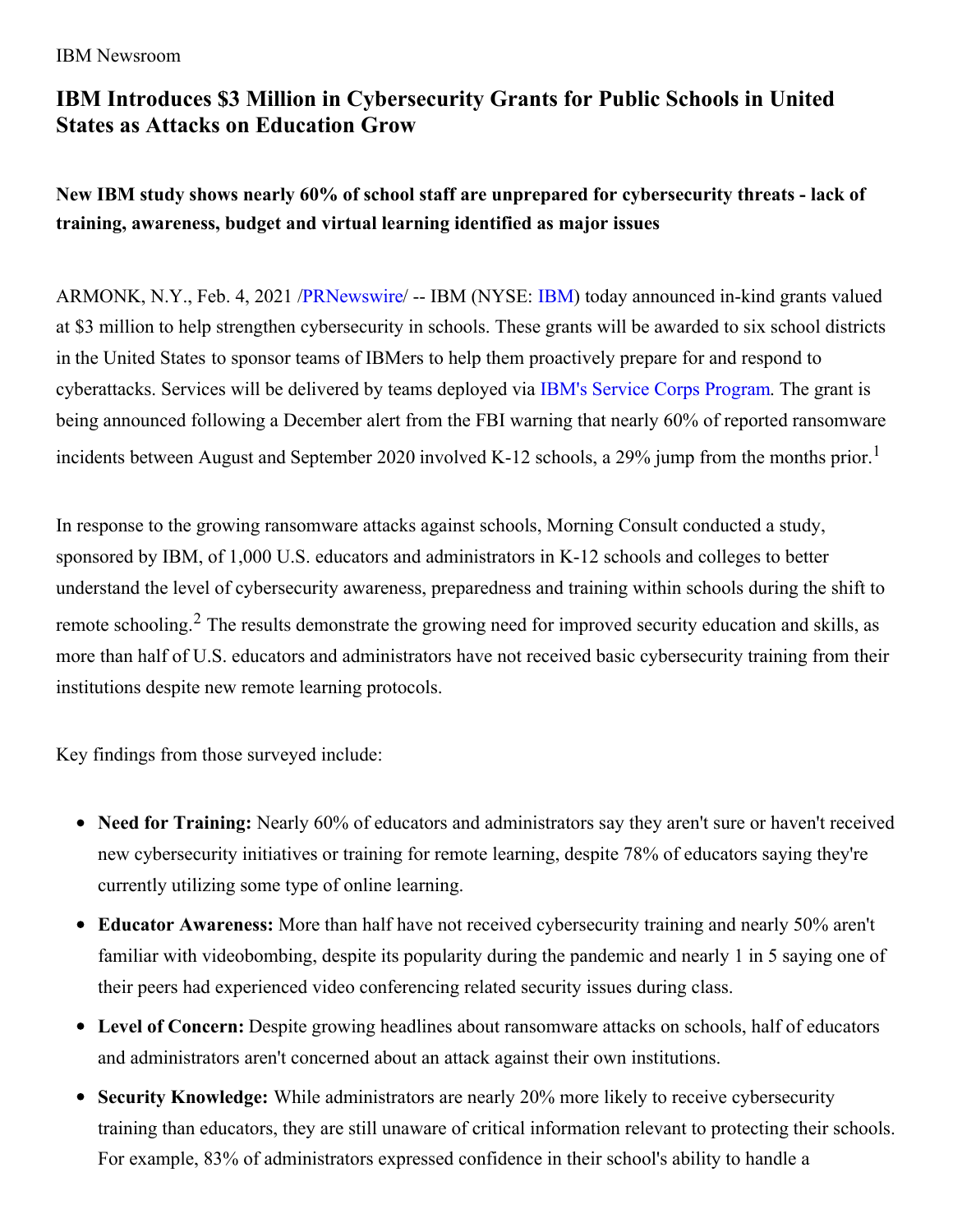cyberattack, yet more than 60% are unaware whether their school even has a cyber insurance plan.

**Budget Constraints:** Over half of educators and administrators surveyed said budget is a large or medium barrier in strengthening their institution's cybersecurity posture.

#### **IBM Education Security Preparedness Grant**

IBM is launching a new education cybersecurity grant that will help U.S. public school districts better prepare for growing cyberattacks including ransomware. A total of six grants of in-kind services, valued at \$500,000 each (\$3 million in total), will be awarded in 2021 to school districts that apply for the grant via [IBM.org](https://c212.net/c/link/?t=0&l=en&o=3057960-1&h=1196003962&u=https%3A%2F%2Fibm.biz%2Fsecurity-grant&a=IBM.org). School districts can apply between February 4 and March 1, 2021 and recipients will be announced shortly after. School districts will be selected to receive the grant based on their level of cybersecurity needs and how they meet the criteria outlined by IBM.

While previously, IBM employees have helped local municipalities manage such cyberattacks, this initiative announced today will help formalize IBM's community service efforts to help schools prepare for and respond to cyber threats. The grant, created as part of IBM's Corporate Social Responsibility initiatives, will be an in-kind contribution in the form of resources and hours performed by IBM Service Corps teams of 6-10 people per district. Volunteers will be carefully selected based on their skills and will provide services including developing incident response plans, providing basic cybersecurity training such as password hygiene and implementing strategic communication plans to use in response to a cyber incident.

IBM Service Corps enables teams of employees to help communities with economic development, education, health, social services and sustainability. In 2020, approximately 2,500 IBMers contributed more than 100,000 hours on various Service Corps projects.

"Ransomware attacks on schools have become the new snow day for students," said Christopher Scott, Director of Security Innovation, Office of the CISO, IBM. "Stay-at-home orders, and the switch to remote learning, have changed the focus for cybercriminals looking for easy targets as everyone from kindergartners to college professors have adopted remote technologies. And with budgets focused on new ways of learning, many schools are in need of additional resources and technology to change the dynamic and lower the financial ROI for the bad guys targeting them."

#### **How Schools Can Prepare for Ransomware**

IBM Security X-Force suggests educational institutions consider the below recommendations to better prepare for, and respond to, cyberattacks like ransomware: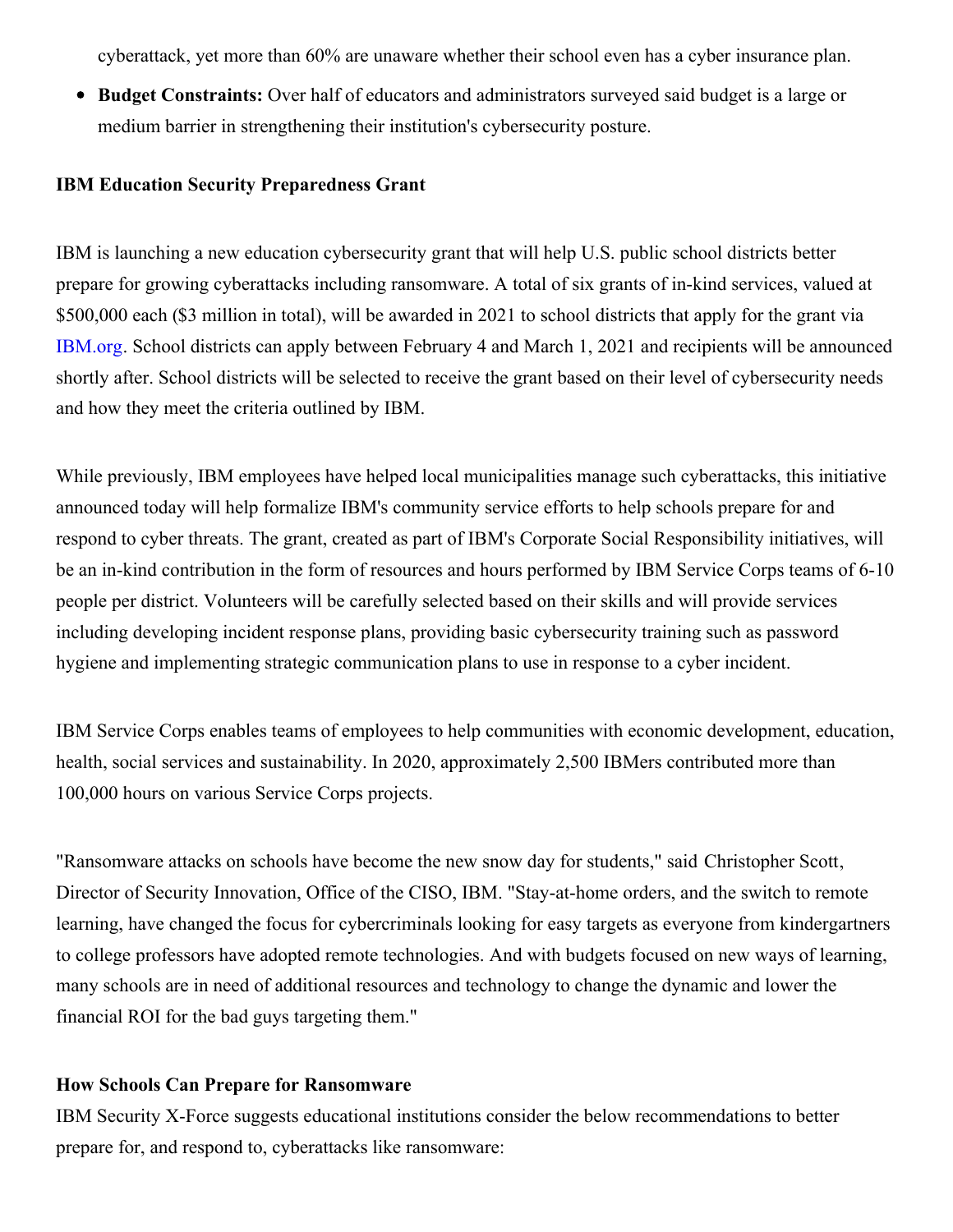- **Prepare and budget for cybersecurity** by creating incident response plans and exploring resources like cyber insurance.
- **Train** staff, students and parents and provide clear guidelines for device usage, passwords, secure Wi-Fi connections and video conferencing.
- **Test and patch** critical systems, especially those used across multiple schools to avoid widespread impact and make use of the cloud to securely store and backup data.
- **Embrace the Cloud**, use cloud and SaaS tools when possible, and backup files offline to help ensure their recovery.
- **Stay educated and collaborate** through information sharing to be aware of potential threats and vulnerabilities and build relationships with law enforcement for further collaboration.

To view the full IBM and Morning Consult report, please visit: [http://bit.ly/eduransomware](https://c212.net/c/link/?t=0&l=en&o=3057960-1&h=2068196482&u=http%3A%2F%2Fbit.ly%2Feduransomware&a=http%3A%2F%2Fbit.ly%2Feduransomware)

K-12 public school districts based in the United States that are interested in applying for IBM's education cybersecurity grant can apply via IBM.org here: [https://ibm.biz/security-grant](https://c212.net/c/link/?t=0&l=en&o=3057960-1&h=2462308346&u=https%3A%2F%2Fibm.biz%2Fsecurity-grant&a=https%3A%2F%2Fibm.biz%2Fsecurity-grant).

For more information on IBM X-Force Incident Response and Threat Intelligence Services, go to: [ibm.com/security/services/ibm-x-force-incident-response-and-intelligence](https://c212.net/c/link/?t=0&l=en&o=3057960-1&h=1368771089&u=https%3A%2F%2Fwww.ibm.com%2Fsecurity%2Fservices%2Fibm-x-force-incident-response-and-intelligence&a=ibm.com%2Fsecurity%2Fservices%2Fibm-x-force-incident-response-and-intelligence). If you're experiencing a cybersecurity emergency, contact the IBM X-Force team's 24/7 hotline: 888-241-9812

### **About IBM Security**

IBM Security offers one of the most advanced and integrated portfolios of enterprise security products and services. The portfolio, supported by world-renowned IBM Security X-Force® research, enables organizations to effectively manage risk and defend against emerging threats. IBM operates one of the world's broadest security research, development and delivery organizations, monitors 150 billion+ security events per day in more than 130 countries, and has been granted more than 10,000 security patents worldwide. For more information, please check [www.ibm.com/security](https://c212.net/c/link/?t=0&l=en&o=3057960-1&h=184801804&u=https%3A%2F%2Fc212.net%2Fc%2Flink%2F%3Ft%3D0%26l%3Den%26o%3D3003462-1%26h%3D4146918050%26u%3Dhttps%253A%252F%252Fc212.net%252Fc%252Flink%252F%253Ft%253D0%2526l%253Den%2526o%253D2966805-1%2526h%253D1855603407%2526u%253Dhttps%25253A%25252F%25252Fc212.net%25252Fc%25252Flink%25252F%25253Ft%25253D0%252526l%25253Den%252526o%25253D2531681-1%252526h%25253D3704743972%252526u%25253Dhttps%2525253A%2525252F%2525252Fc212.net%2525252Fc%2525252Flink%2525252F%2525253Ft%2525253D0%25252526l%2525253Den%25252526o%2525253D2433262-1%25252526h%2525253D3948607165%25252526u%2525253Dhttp%252525253A%252525252F%252525252Fwww.ibm.com%252525252Fsecurity%25252526a%2525253Dwww.ibm.com%252525252Fsecurity%252526a%25253Dwww.ibm.com%2525252Fsecurity%2526a%253Dwww.ibm.com%25252Fsecurity%26a%3Dwww.ibm.com%252Fsecurity&a=www.ibm.com%2Fsecurity), follow [@IBMSecurity](https://c212.net/c/link/?t=0&l=en&o=3057960-1&h=1346634044&u=https%3A%2F%2Fc212.net%2Fc%2Flink%2F%3Ft%3D0%26l%3Den%26o%3D3003462-1%26h%3D1128808586%26u%3Dhttps%253A%252F%252Fc212.net%252Fc%252Flink%252F%253Ft%253D0%2526l%253Den%2526o%253D2966805-1%2526h%253D2291642521%2526u%253Dhttps%25253A%25252F%25252Fc212.net%25252Fc%25252Flink%25252F%25253Ft%25253D0%252526l%25253Den%252526o%25253D2531681-1%252526h%25253D803548485%252526u%25253Dhttps%2525253A%2525252F%2525252Fc212.net%2525252Fc%2525252Flink%2525252F%2525253Ft%2525253D0%25252526l%2525253Den%25252526o%2525253D2433262-1%25252526h%2525253D2941630816%25252526u%2525253Dhttps%252525253A%252525252F%252525252Ftwitter.com%252525252Fibmsecurity%25252526a%2525253DIBMSecurity%252526a%25253DIBMSecurity%2526a%253DIBMSecurity%26a%3DIBMSecurity&a=IBMSecurity) on Twitter or visit the IBM Security [Intelligence](https://c212.net/c/link/?t=0&l=en&o=3057960-1&h=106957482&u=https%3A%2F%2Fc212.net%2Fc%2Flink%2F%3Ft%3D0%26l%3Den%26o%3D3003462-1%26h%3D958859188%26u%3Dhttps%253A%252F%252Fc212.net%252Fc%252Flink%252F%253Ft%253D0%2526l%253Den%2526o%253D2966805-1%2526h%253D263431261%2526u%253Dhttps%25253A%25252F%25252Fc212.net%25252Fc%25252Flink%25252F%25253Ft%25253D0%252526l%25253Den%252526o%25253D2531681-1%252526h%25253D1729736944%252526u%25253Dhttps%2525253A%2525252F%2525252Fc212.net%2525252Fc%2525252Flink%2525252F%2525253Ft%2525253D0%25252526l%2525253Den%25252526o%2525253D2433262-1%25252526h%2525253D2430183222%25252526u%2525253Dhttp%252525253A%252525252F%252525252Fsecurityintelligence.com%252525252F%25252526a%2525253DIBM%2525252BSecurity%2525252BIntelligence%25252525E2%2525252580%25252525AFblog%252526a%25253DIBM%25252BSecurity%25252BIntelligence%252525E2%25252580%252525AFblog%2526a%253DIBM%252BSecurity%252BIntelligence%2525E2%252580%2525AFblog%26a%3DIBM%2BSecurity%2BIntelligence%25E2%2580%25AFblog&a=IBM+Security+Intelligence%E2%80%AFblog) blog.

## **IBM Corporate Social Responsibility (CSR)**

IBM's Corporate Social Responsibility (CSR) initiatives enable IBM's technology and talent to address society's challenges at scale. Pro bono consulting initiatives such as IBM Service Corps, which demonstrate the power of technology when combined with humanity, enable employees to assist communities with economic development, education, safety, sustainability, and more. In 2020, approximately 2,500 IBMers contributed more than 100,000 hours of their time on at least 71 Service Corps projects in 24 countries. To